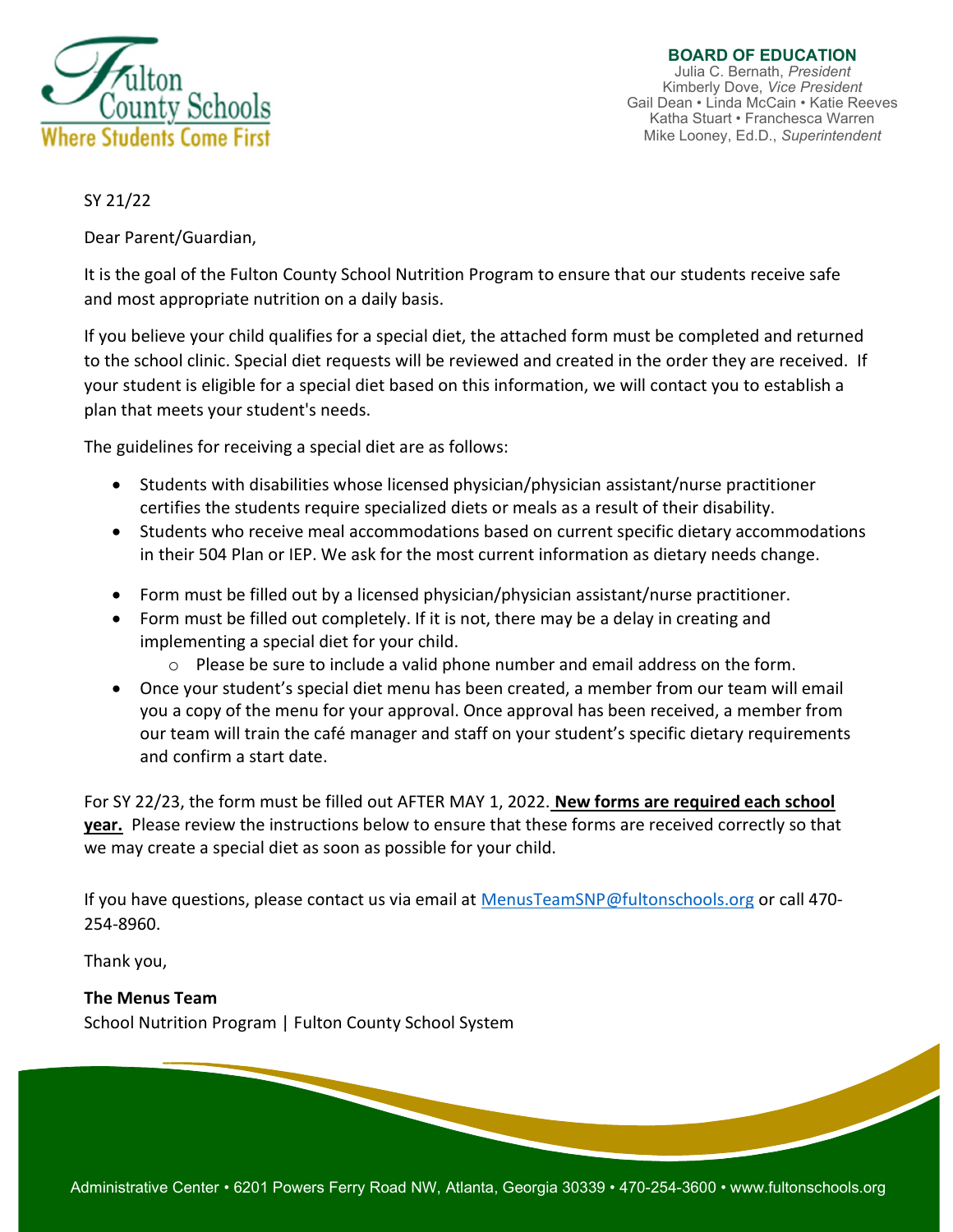## **Fulton County Schools**

## **Medical Plan of Care for School Nutrition Program**

For Students with Disabilities that require Special Dietary Accommodations

**Page 1 is to be completed by a Parent/Guardian. Page 2 is to be completed by a licensed physician/physician assistant/nurse practitioner.** 

**Please return completed forms to your school clinic, email to [MenusTeamSNP@fultonschools.org,](mailto:MenusTeamSNP@fultonschools.org) or fax to (470) 254- 1249 at the Attention of the Menus Team.** 

The following child is a participant in one of the United States Department of Agriculture (USDA) school nutrition programs. • USDA regulations 7 CFR Part 15B require substitutions or modifications in school nutrition program meals for children

- whose **disability** restricts their diet. The purpose of this form is for your licensed physician/physician assistant/nurse practitioner to document this disability.
- Under the Americans with Disabilities Act, any condition that substantially limits a major life activity constitutes a disability.
- Fulton County School Nutrition Program provides information based on label information provided to us and cannot guarantee that food products served are not processed in plants that also process nuts or other allergens.
- Labeled foods will only note the presence of eight major allergens: milk, eggs, fish, shellfish, tree nuts, peanuts, wheat and soybeans. **While efforts will be made to avoid other allergens, the Fulton County School District cannot guarantee that labels will disclose all possible allergens.**
- If you have specific questions, please contact the School Nutrition Department.

| Part 1: To be completed by Parent/Guardian                                                 |                |                        |                                 |  |
|--------------------------------------------------------------------------------------------|----------------|------------------------|---------------------------------|--|
| Child's Name:                                                                              |                | Date of Birth:         | Gender: M F                     |  |
| Name of School:                                                                            |                | Grade Level/Classroom: |                                 |  |
| Parent's/Guardian's Name:                                                                  |                |                        | Address, City, State, Zip Code: |  |
| Phone:                                                                                     | Email Address: |                        |                                 |  |
| <b>The chair theorem can be the catch that could be a constant that can cattle theorem</b> |                |                        |                                 |  |

### **Health Insurance Portability and Accountability Act Waiver**

In accordance with the provisions of the Health Insurance Portability and Accountability Act of 1996 and the Family Educational<br>Rights and Privacy Act, I hereby authorize Rights and Privacy Act, I hereby authorize protected health information of my child as is necessary for the specific purpose of Special Diet information to the Fulton County School District and I consent to allow the physician/medical authority to freely exchange the information listed on this form and in their records concerning my child with the school program as necessary. I understand that I may refuse to sign this authorization without impact on the eligibility of my request for a special diet for my child. I understand that permission to release this information may be rescinded at any time except when the information has already been released. My permission to release this information will expire on **the set of the set of the set of the specific** to released for the specific purpose of Special Diet information.

The undersigned certifies that he/she is the parent, guardian, or official representative of the person listed on this document and has the legal authority to sign on behalf of that person.

#### **Parent/Guardian Signature**:\_\_\_\_\_\_\_\_\_\_\_\_\_\_\_\_\_\_\_\_\_\_\_\_\_\_\_\_\_\_\_\_\_\_\_\_\_\_\_\_\_\_\_\_\_\_\_\_ Date:\_\_\_\_\_\_\_\_\_\_\_\_\_\_\_\_\_\_\_\_\_\_

(Signing this section is optional, but may prevent delays in allowing us to speak with the physician)

**Part 2: Parent Signature: Contract Part 2: Parent Signature: Date: Date:**